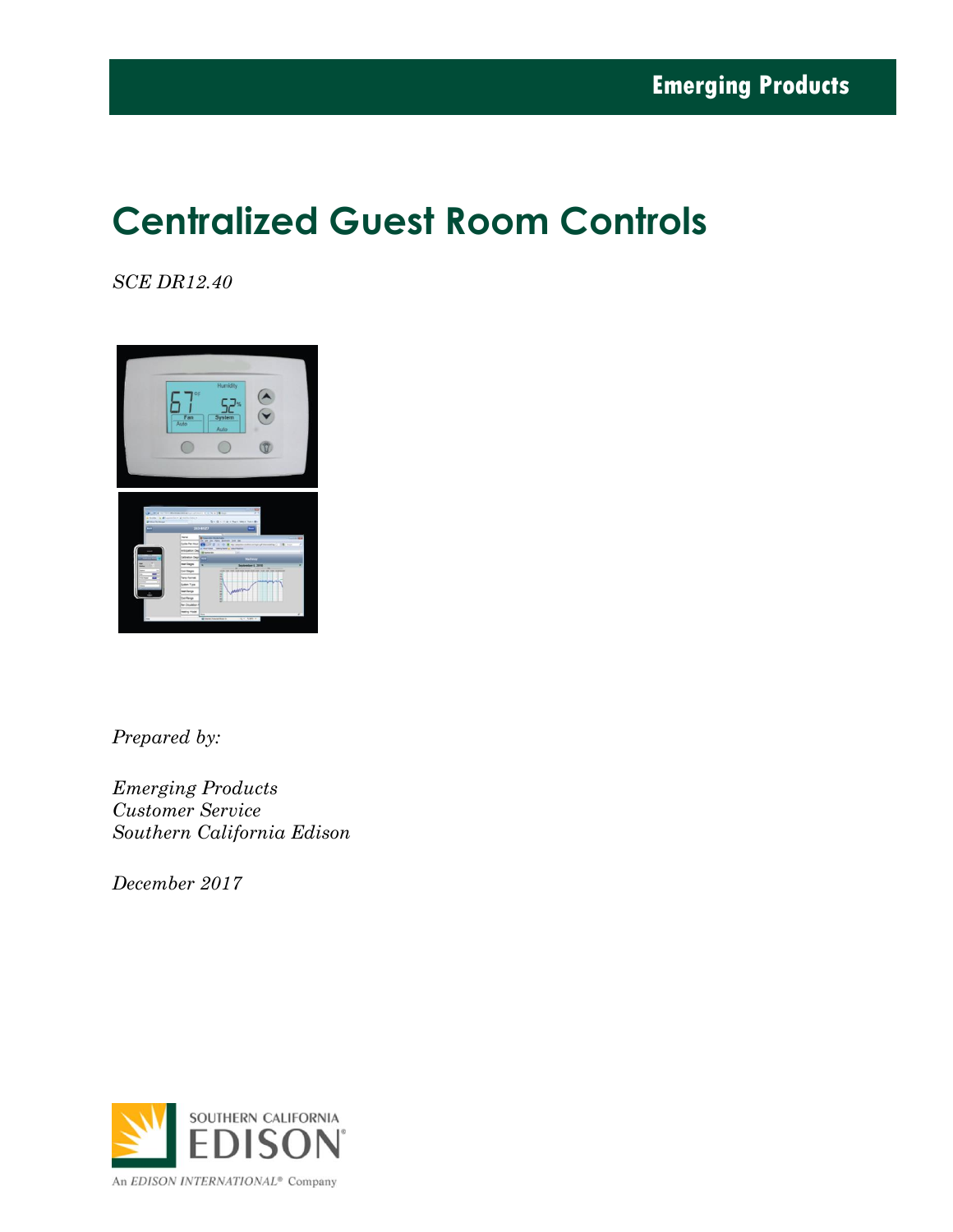#### **Acknowledgements**

Southern California Edison's Emerging Products (EP) group is responsible for this project. It was developed as part of Southern California Edison's Emerging Technologies Program under internal project number DR12.40. Bach Tsan conducted this technology evaluation with overall guidance and management from Paul Delaney and Jerine Ahmed. Contact bach.tsan@sce.com for more information on this project.

#### **Disclaimer**

This report was prepared by Southern California Edison (SCE) and funded by California utility customers under the auspices of the California Public Utilities Commission. Reproduction or distribution of the whole or any part of the contents of this document without the express written permission of SCE is prohibited. This work was performed with reasonable care and in accordance with professional standards. However, neither SCE nor any entity performing the work pursuant to SCE's authority make any warranty or representation, expressed or implied, about this report, the merchantability or fitness for a purpose of the results of the work, or any analyses, or conclusions contained in this report. The results reflected in the work are generally representative of operating conditions; however, the results in any other situation may vary depending upon operating conditions.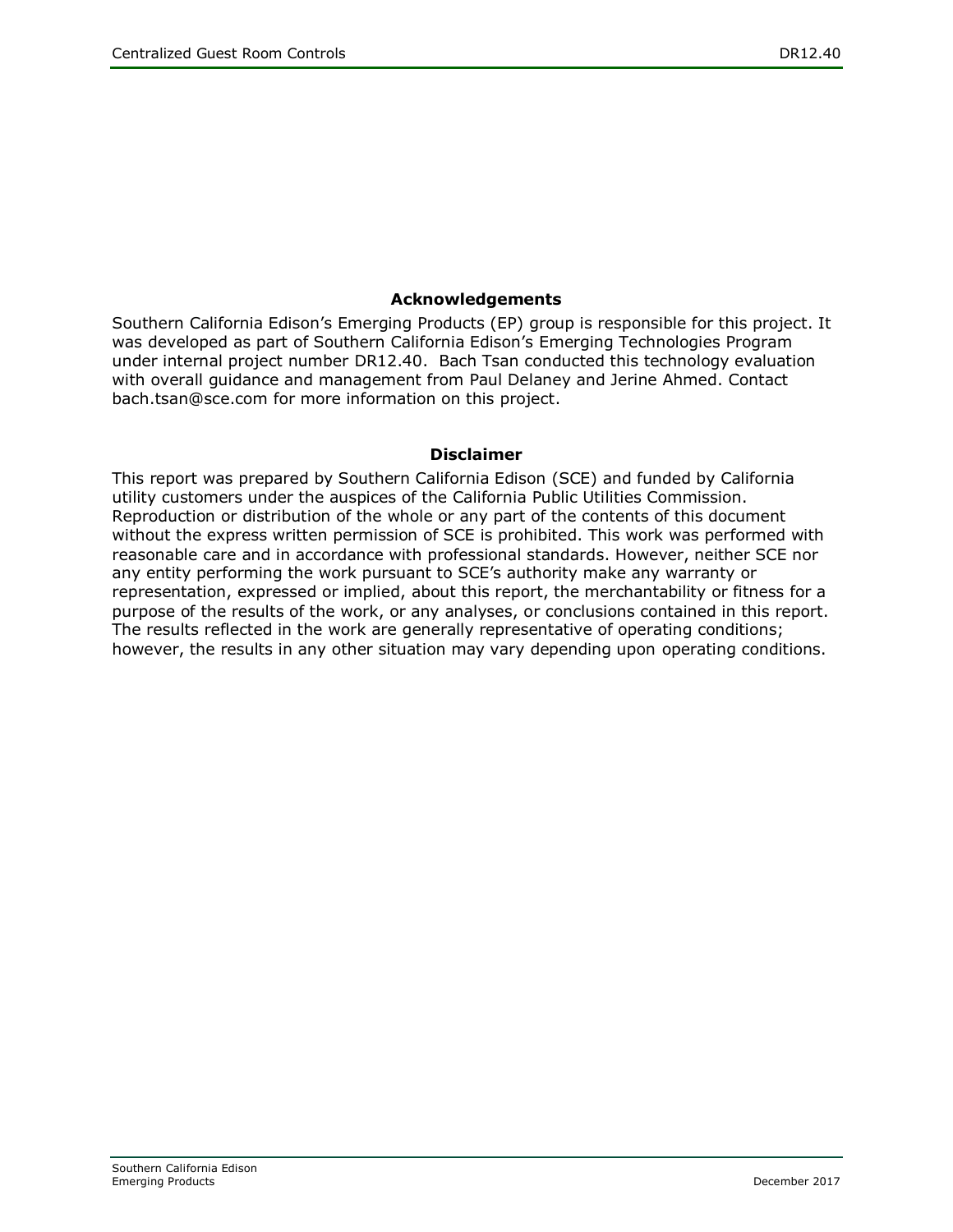# <span id="page-2-0"></span>**EXECUTIVE SUMMARY**

Guest comfort is at the core of the hotel business strategy. Hotel operators are usually reluctant to participate in traditional Demand Response (DR) programs that limit air conditioning usage due to the possible negative impact on guests (which reflects in revenue). The hospitality market's overriding concern and need for customer satisfaction requires that guests have the ability to override the DR event, which would reduce the overall value to the utility.

To address this challenge, SCE conducted a technical evaluation and field test of an innovative solution that could have the potential for facilitating DR responsiveness without sacrificing guest comfort.

It appears that a hotel employing a centralized guestroom controls in the form of a Property Management System (PMS) integrated with the Energy Management System (EMS) could be effective with proper outreach and education, able to drive a shift in the hospitality market to DR for grid reliability. The combined impact of the technology being allowed to function as designed and the educational outreach program may provide the energy and demand savings required to make the investment in the centralized guestroom controls more compelling.

This project demonstrated that for a hotel having a high occupancy rate, the technology costs are significant and may not warrant investment in centralized guestroom controls. If the hotel management is willing to allow for deeper setbacks when as soon as a room becomes vacant, higher energy efficiency potential may be attained.

In this project, hotel management did not allow for setbacks due to the increased recovery time resulting in limited energy efficiency setbacks and DR potential, thereby limited the opportunity to fully implement the strategy.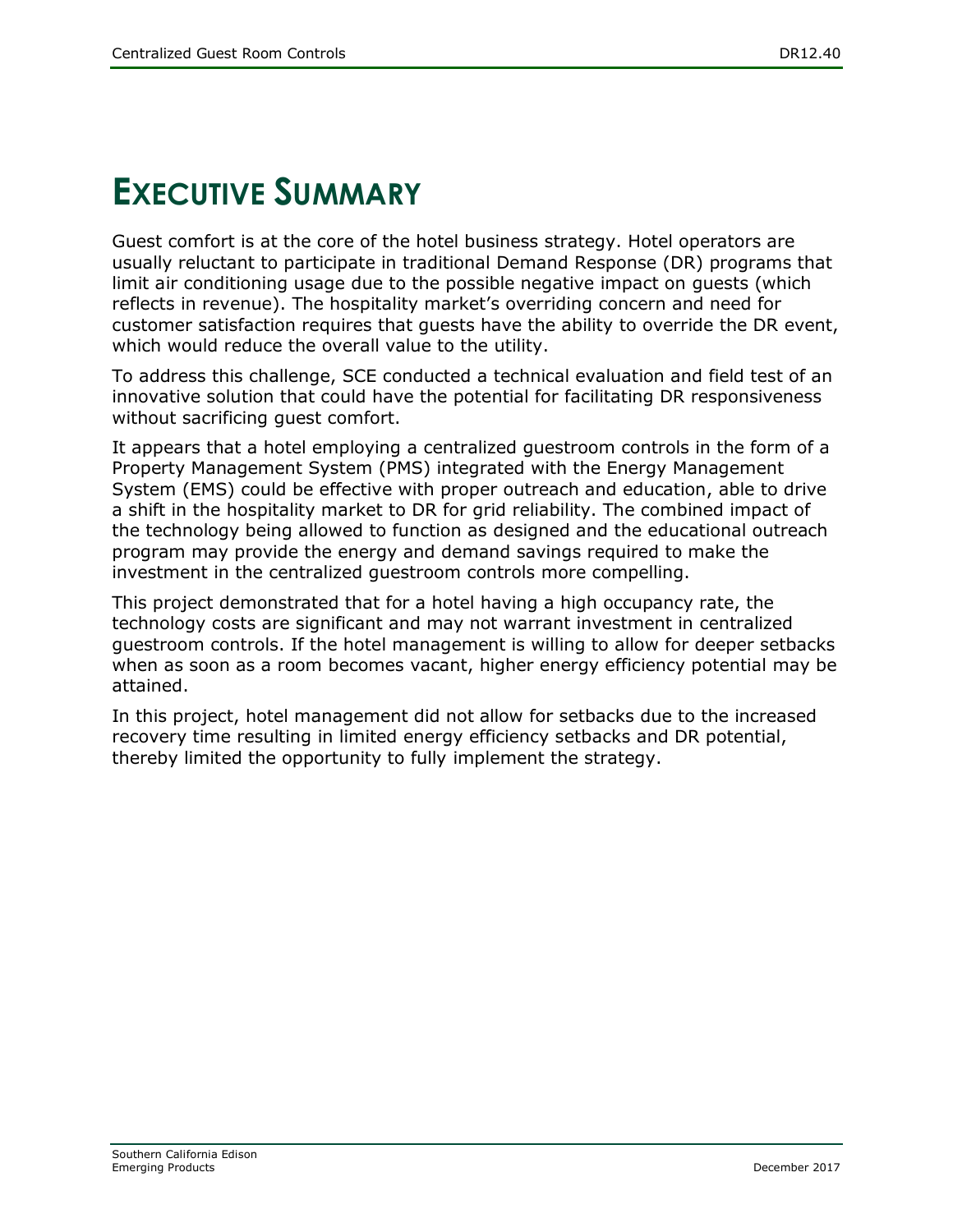# <span id="page-3-0"></span>**ABBREVIATIONS AND ACRONYMS**

| <b>AHRI</b>          | Air-Conditioning, Heating, and Refrigeration Institute                      |  |  |
|----------------------|-----------------------------------------------------------------------------|--|--|
| <b>ANSI</b>          | American National Standards Institute                                       |  |  |
| <b>ASHRAE</b>        | American Society for Heating, Refrigeration, and Air Conditioning Engineers |  |  |
| <b>BTU</b>           | British thermal unit                                                        |  |  |
| <b>CFM</b>           | Cubic Feet per Minute                                                       |  |  |
| <b>COP</b>           | Coefficient of Performance                                                  |  |  |
| DB                   | Dry Bulb                                                                    |  |  |
| <b>DR</b>            | Demand Response                                                             |  |  |
| <b>EMCS</b>          | Energy Management and Control System                                        |  |  |
| Emerging<br>Products | A Customer Service Division of The Southern California Edison Company       |  |  |
| Hz.                  | Hertz                                                                       |  |  |
| <b>KW</b>            | kilowatt                                                                    |  |  |
| <b>LBA</b>           | Pound of dry air                                                            |  |  |
| <b>LBW</b>           | Pound of water vapor                                                        |  |  |
| NI                   | <b>National Instruments</b>                                                 |  |  |
| <b>OA</b>            | Outside Air                                                                 |  |  |
| <b>PSI</b>           | Pound per square inch                                                       |  |  |
| <b>PTAC</b>          | Packaged Terminal Air Conditioner                                           |  |  |
| <b>RA</b>            | Return Air                                                                  |  |  |
| <b>RTU</b>           | Roof Top Unit                                                               |  |  |
| <b>RTD</b>           | Resistance temperature devices                                              |  |  |
| <b>SA</b>            | Supply Air                                                                  |  |  |
| <b>SCE</b>           | Southern California Edison                                                  |  |  |
| <b>SHR</b>           | Sensible Heat Ratio                                                         |  |  |
| $\vee$               | Volts                                                                       |  |  |
| <b>WB</b>            | Wet Bulb                                                                    |  |  |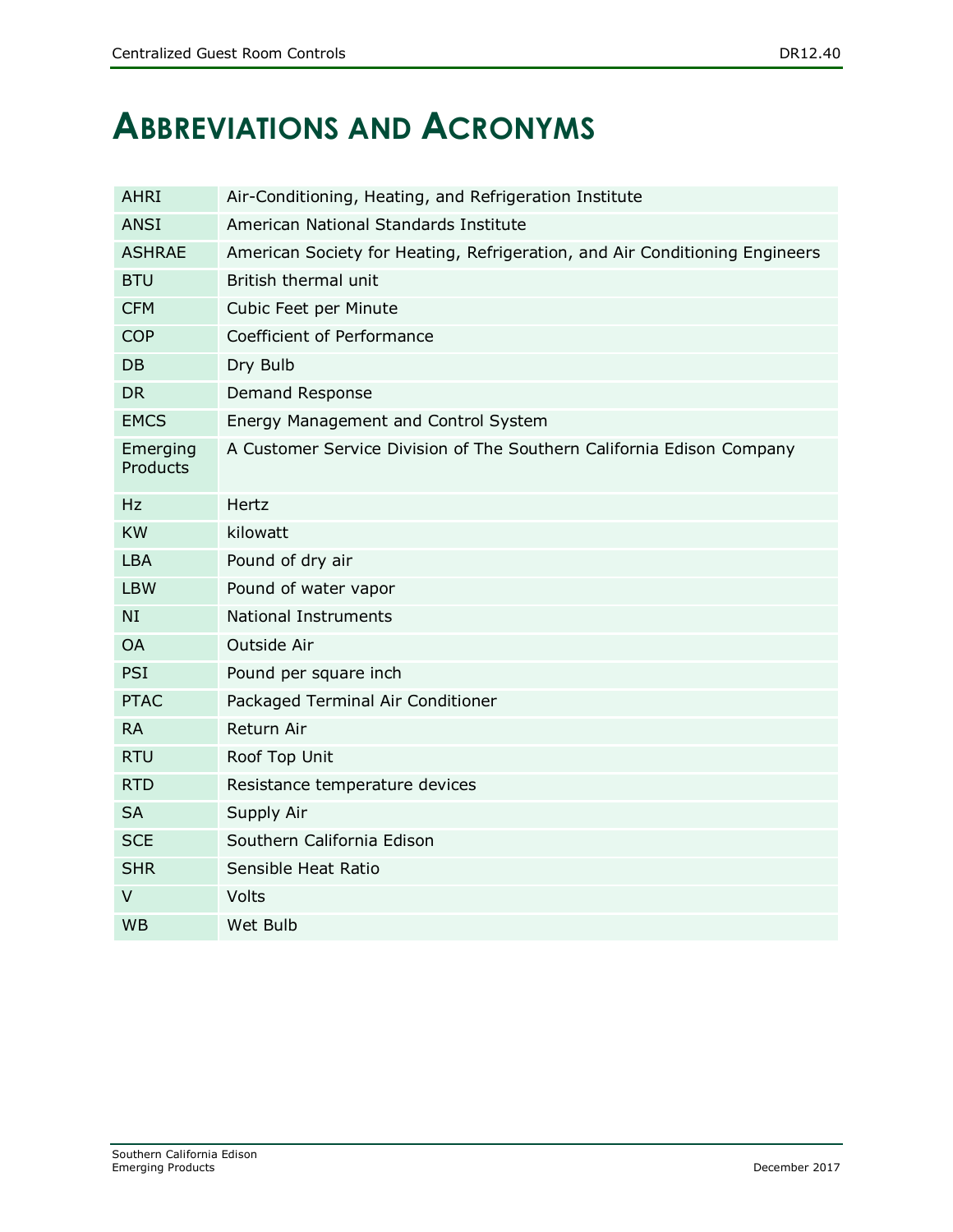# **CONTENTS**

| ABBREVIATIONS AND ACRONYMS 2 |  |  |  |
|------------------------------|--|--|--|
|                              |  |  |  |
|                              |  |  |  |
|                              |  |  |  |
|                              |  |  |  |
|                              |  |  |  |
|                              |  |  |  |
|                              |  |  |  |
|                              |  |  |  |
|                              |  |  |  |
|                              |  |  |  |
| CONCLUSIONS 16               |  |  |  |
|                              |  |  |  |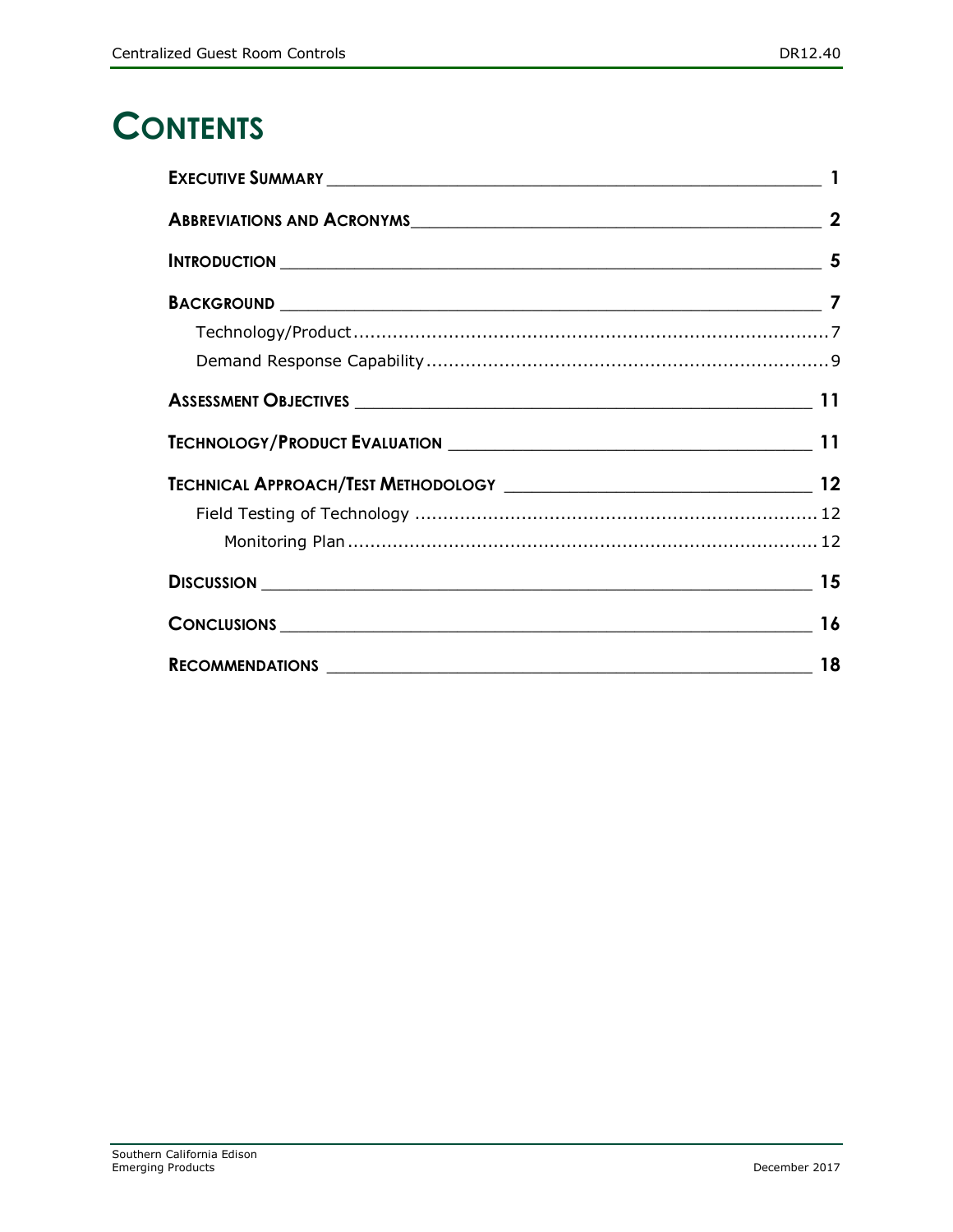# **FIGURES**

| Figure 1 Diagram of a Centralized Guestroom Control System with |  |
|-----------------------------------------------------------------|--|
|                                                                 |  |
|                                                                 |  |

# **TABLES**

|  | Table 1 Test Protocol (General Parameters) 14 |
|--|-----------------------------------------------|
|  |                                               |
|  |                                               |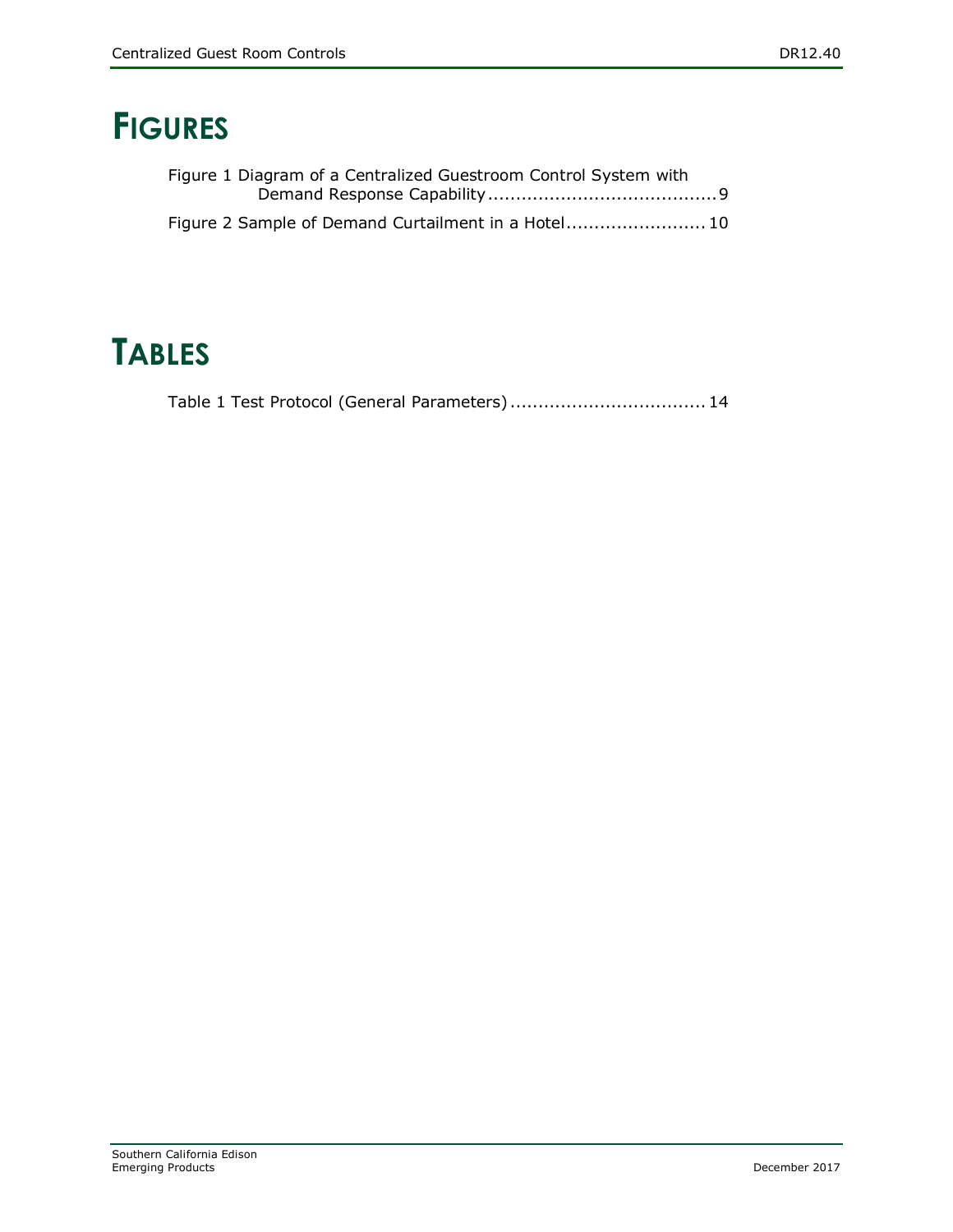# <span id="page-6-0"></span>**INTRODUCTION**

Demand response (DR) is recognized as being an environmentally-friendly way of improving grid reliability, reducing greenhouse gas (GHG) emissions, and helping to improve the efficiency of energy generation and distribution systems. Often this is accomplished by limiting the operation of air conditioning systems during hot days when the electrical grid is near peak capacity, so that the electrical energy demand is reduced, and the reliability of the grid is improved.

In the past, DR programs have posed a challenge for hotels for participation. How to reduce energy consumption by not reducing comfort or affecting the guest experience? However, with recent advances in automated building energy management and control systems (EMCS), DR participation has been proven easier to implement and promises to be more effective at balancing the guest's comfort with that of electrical grid reliability.

The largest electricity end uses in hotels and motels are:

- Space cooling and heating
- Lighting
- Kitchens and Food preparation
- Office computers and support equipment
- Refrigeration systems
- Water heating

Facility operators in other building types, such as commercial buildings, typically reduce HVAC and lighting loads of occupied areas during DR events.

Due to the nature of the hospitality business, it can sometimes be difficult to reduce certain loads, especially in guest rooms. However, hotels and motels can still reduce loads by adjusting cooling setpoints and reducing lighting in common areas, such as atriums and empty conference and meeting rooms. Hotels and motels are occupied around the clock, so occupancy tends to be highest at night.

Regardless of occupancy pattern, hotel electric loads, such as lighting and HVAC, tend to run at full capacity throughout the day; providing multiple opportunities to curtail loads. Additionally, because guests are typically not in the hotel in the midafternoon (a typical time for a DR event) guests may not notice the effects of electrical load reductions, particularly to their unoccupied rooms. This gives hotels more flexibility when reducing loads through a DR strategy.

One approach to facilitate participation in DR for hotels is to target unsold and unoccupied rooms for load shedding through the EMCS. Load shedding can be implemented strategically, transparent to guests; maintaining guest comfort typical with other non-DR hotel facilities.

The EMCS can be programmed to intelligently rotate the load, running HVAC units in alternating shifts to reduce peak KW usage without impacting room temperature and comfort.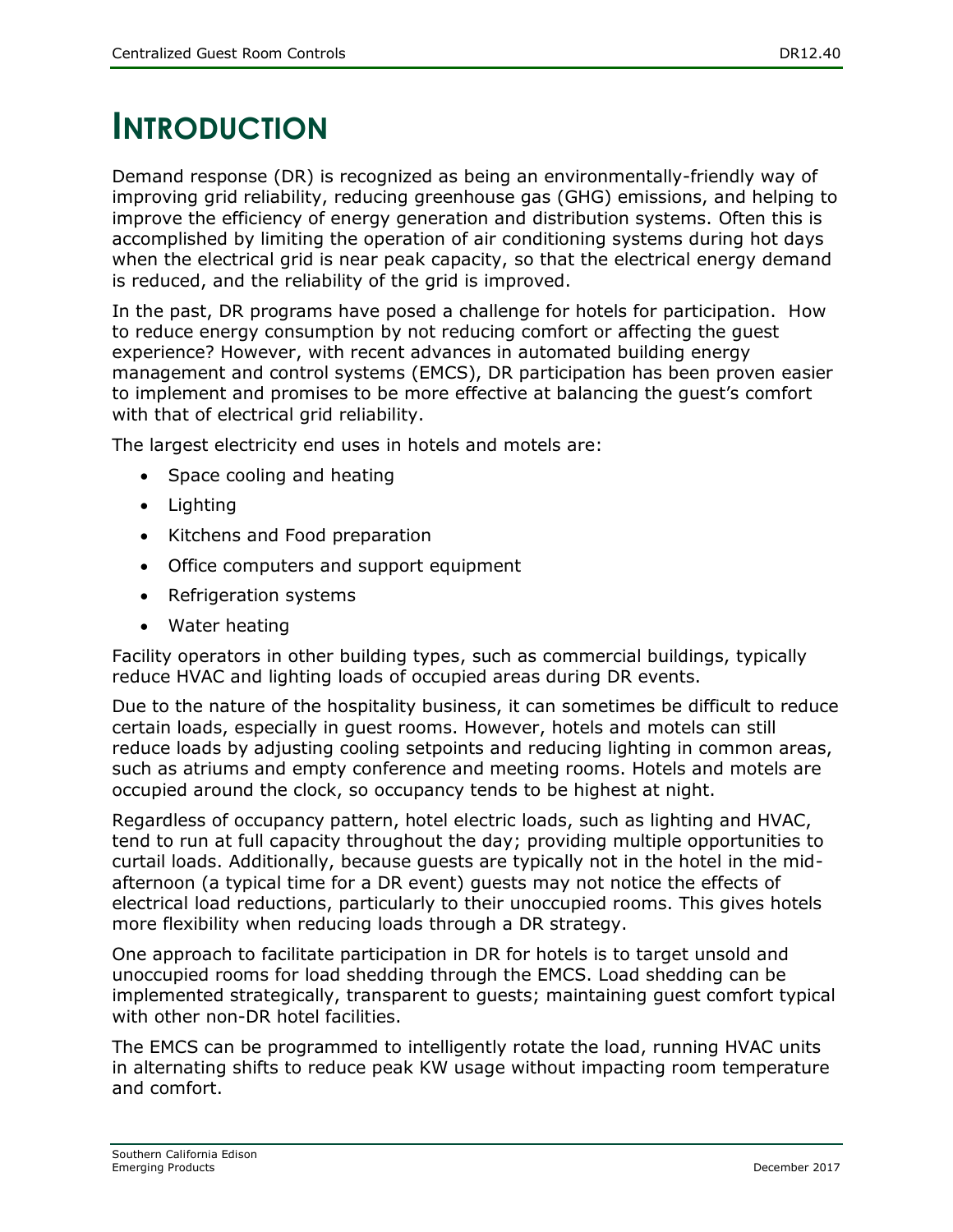Guest comfort is at the core of the hospitality business strategy. Hotel operators are usually reluctant to participate in DR events due to the possible negative impact on guests which can be reflected as declines in revenue. The hospitality market's overriding concern and need for customer satisfaction allows for guests to override the DR signal parameters.

It appears that a hotel employing a centralized guestroom controls in the form of a Property Management System (PMS) integrated with the Energy Management and Control System (EMCS) may only be effective with proper outreach and education to drive a shift in the hospitality market to DR for grid reliability. The combined impact of the technology being allowed to function as designed and the educational outreach program may provide the energy and demand savings required to make the investment in the centralized guestroom controls more compelling.

This project studies the opportunity of employing demand response strategies to hotel guest rooms through an integrated PMS/EMCS interface.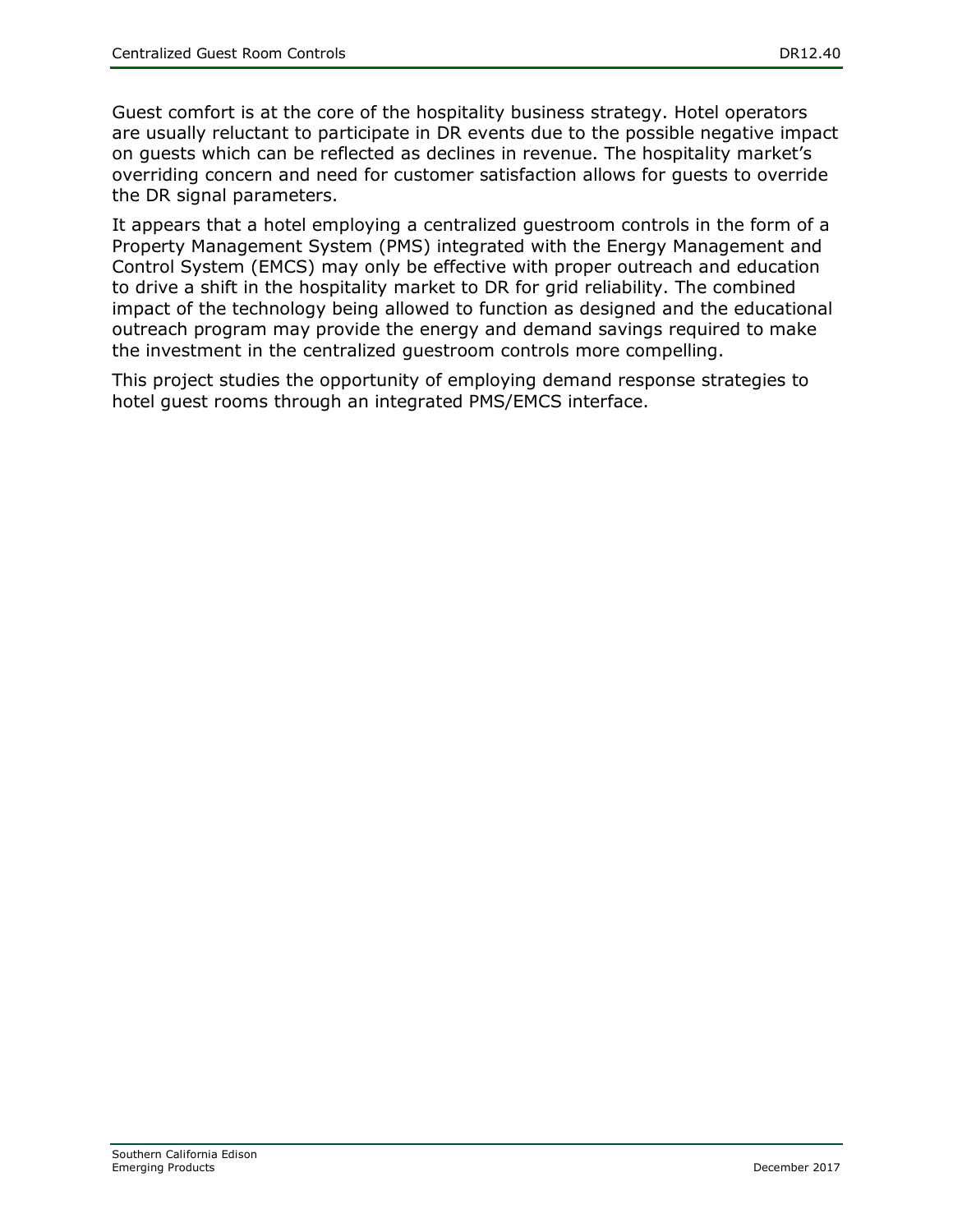## <span id="page-8-0"></span>**BACKGROUND**

A centrally controlled Energy Management System (EMS) can save more than just energy. It can also be used to shape the demand curve that can result in lower peak demand charges. The demand response guidelines of how peak-demand charges are being applied drives the implementation of DR. Large energy consumers, such as hotels, not only pay for their electrical energy consumption (kWh charge) but also for the peak electrical demand during the billing period (peak demand charge in KW).

A peak-demand situation is a relatively short time period where it is recognized that the power grid or the hotel load is approaching an atypically high electrical demand situation. Having the ability to load-shed on demand can have a financial benefit; as an offer to lower energy cost or other form of rebate provided a large power consumer is supporting the curtailment on multiple occasions during the year as requested from the electric utility DR program scheduler.

Through a PMS/EMCS integrated control strategy, the peak-demand load can be distributed into the building where the individual guestrooms, depending on rented and occupancy state can reduce its load by widening the temperature control bands to which the room is being controlled to. While this conserves energy in the shortterm, the rooms will recover later when the peak-demand situation is being removed, so overall energy savings is not the intended result. The targeted result is that the energy demand of the guest rooms be controlled within a set time domain, thereby shaping the energy load profile of the hotel to align with a DR event.

As the peak-demand situation (DR event) abates, guest rooms will be allowed to recover their normal energy management settings. However, if all rooms can recover concurrently, the building would be faced with a post-peak electrical demand spike. To avoid this situation, the PMS/EMCS systems employ a feature to gradually return to a comfort temperature by applying building-wide randomization with the incorporation of guestroom specific information such as occupancy and/or guest usage of the thermostat.

### <span id="page-8-1"></span>**TECHNOLOGY/PRODUCT**

Emerging Products, conducted a study at two hotels in the Southern California service area utilizing two brands of occupancy controlled guest room thermostat products. The primary objective of this assessment was to compare the energy use and demand response capability of the emerging technology with the existing technology.

The adoption of advanced control systems in the hotel industry has been slow due to high labor cost of installing systems, maintaining the post installation integrity of the system, and lack of verified energy savings. The introduction of wireless versions may make advanced controls easier to install and more economically feasible.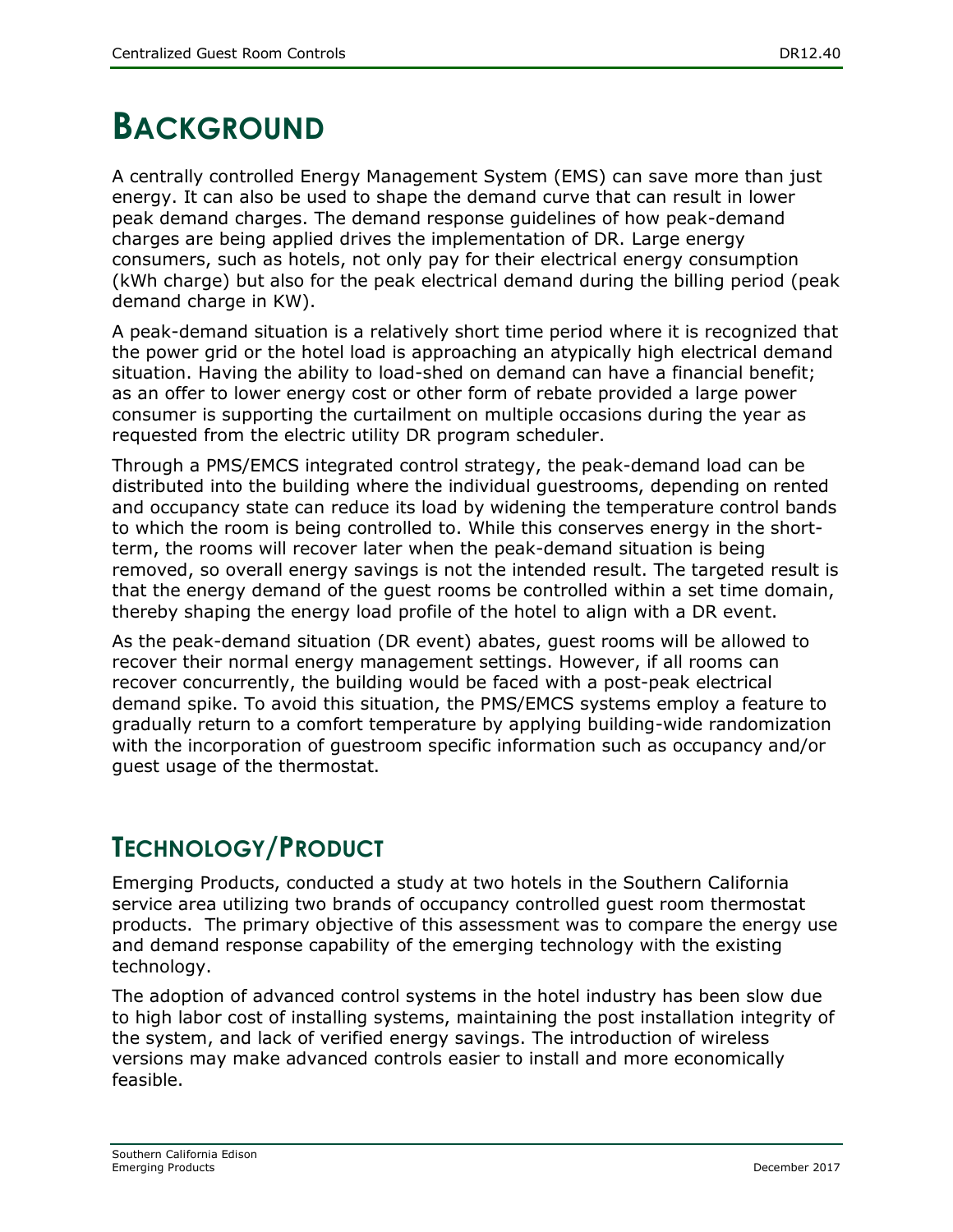Previous analysis of energy used in hotel rooms utilizing advanced occupancy-based control systems has demonstrated energy savings. Energy use was measured in two hotels, one with packaged terminal air conditioning units and one with fan coil units, in roughly equal numbers of rooms with conventional thermostat control and advanced controls. Savings were observed in heating, cooling and fan energy use.

Most of the energy savings occurred during unoccupied hours. This is expected, as the controls are nominally the same during occupied hours, and the primary benefit occurs when the occupants have vacated the room. Individual behavior tends to drive energy use in hotel guest rooms. In most cases, there was a relationship between energy use and temperature in the rooms with advanced controls, showing that the impact of occupant behavior is minimized.

Thermostats that use occupancy information to reduce energy consumption have been used in hotels. Some examples include a thermostat with a built-in motion sensor. Other approaches use a different proxy for occupancy, such as using a key card inside a hotel room to keep lights on and to enable conditioning systems. The technology is advancing toward much more sophisticated adaptive control techniques, and is being applied more broadly than hotels.

This system can utilize an advanced mesh network technology integrated into the thermostat, this can extend a gateway wireless signal to every thermostat in your building. The entire Energy Management Solution (EMS) includes a network of commercial Internet programmable thermostats which use IEEE 802.15.4 mesh wireless communication protocol to reach a wireless gateway. The wireless gateway connects to the building's wide area network (WAN) over a TCP/IP connection.

Access and control of EMS is through a web based management tool which sits on a cloud server and accessible either locally or remotely via the Internet. Since each thermostat acts as a wireless repeater, thermostats installed throughout a building or complex can act as a mesh network. One gateway can support up to 2,000 thermostats, therefore, only one gateway is usually needed for an entire site.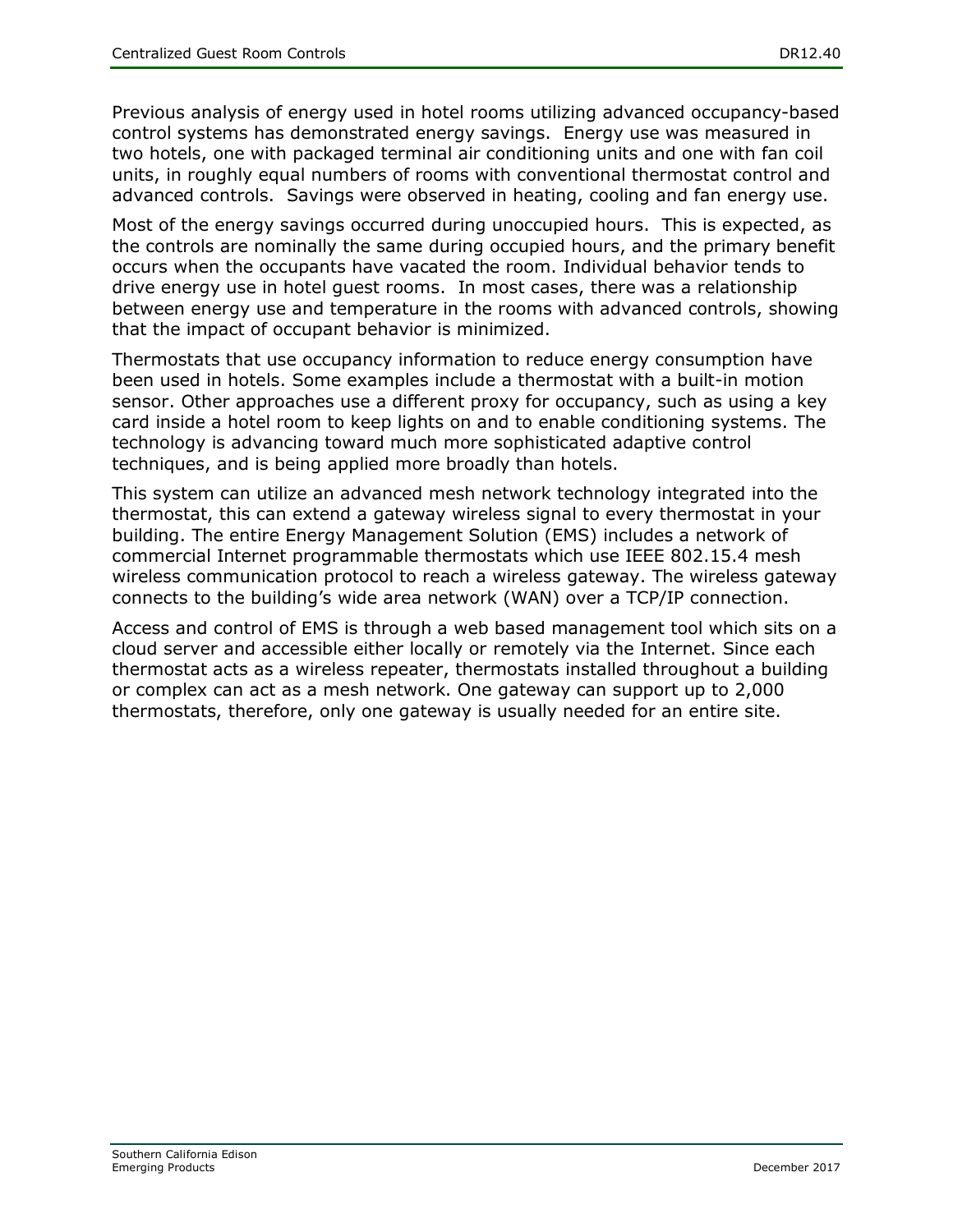[Figure 1](#page-10-1) below shows a sample of a product with PMS/EMCS system integration and Demand Response capability.



<span id="page-10-1"></span>**FIGURE 1 DIAGRAM OF A CENTRALIZED GUESTROOM CONTROL SYSTEM WITH DEMAND RESPONSE CAPABILITY**

## <span id="page-10-0"></span>**DEMAND RESPONSE CAPABILITY**

Savings opportunities depend on how often a sold guestroom is unoccupied. Some types of guests spend more time in their room than others. For instance, guests that are traveling for leisure typically occupy a room for more hours than business travelers. The potential savings of the guest room control may therefore be lower in leisure hotels, motels, and resorts, than in hotels and motels that cater to business travelers.

Hotels and motels in mild climates with low heating and cooling loads can be expected to produce smaller DR savings than hotels and motels in more extreme climates such as the deserts or mountains.

From an HVAC system perspective, the DR energy saved in hotels and motels with chilled-water fan coil units in each guestroom can be expected to be lower compared to hotels and motels with packaged terminal air conditioners (PTAC) in each guestroom. This DR savings discrepancy is because fan coil units are served by central chiller and boiler plants, their system efficiencies are higher than PTACs. The type of HVAC systems typically varies by hotel type. High-rise, upscale hotels, and motels generally utilize fan coil units. Economically priced hotels and motels are more likely to use PTACs.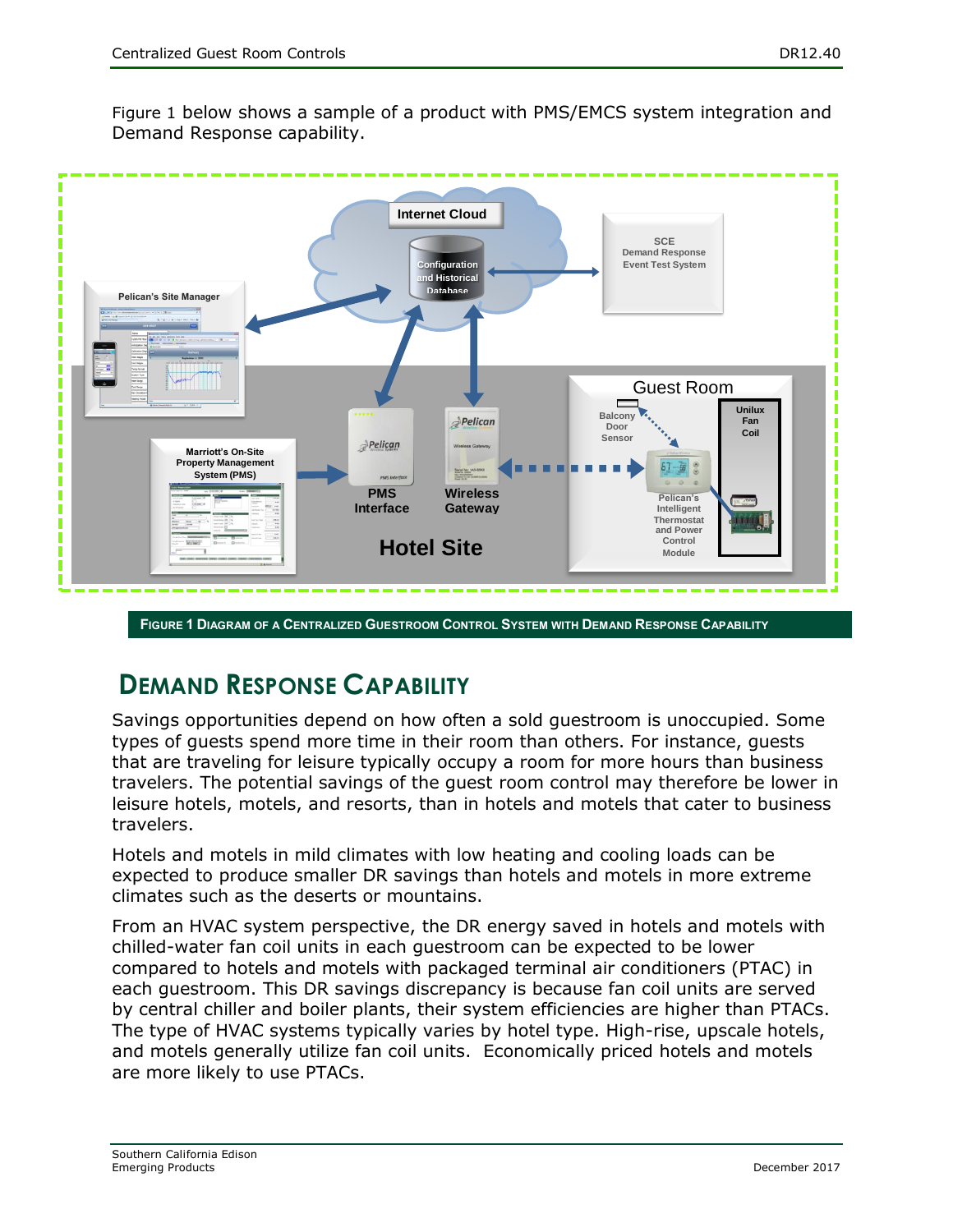Lower occupancy generally increases energy savings. The occupancy rates of hotels and motels fluctuate due to various factors, including location, season, and economic conditions. PKF Consulting (a firm of management consultants, industry specialists, and appraisers who provide a full range of services to the hospitality, real estate, and tourism industries) reports an average occupancy rate of 77% for hotels in Northern California and the Central Valley of California. Reduced occupancy rates will increase the potential for energy savings.

PMS integrated thermostats have the potential to produce energy savings in this relatively untapped market. More research is clearly warranted to better understand the interactions between HVAC systems, lighting systems, and the impacts of occupant behavior on energy savings and DR.

In the example below (Figure 2), the hotel achieved a noticeable load reduction by participating in a DR program. During a DR event, the hotel's facility manager dims or turns off lights in unused areas of the hotel, such as conference rooms, and increases thermostat setpoints by 2° Fahrenheit (F).



#### <span id="page-11-0"></span>**FIGURE 2 SAMPLE OF DEMAND CURTAILMENT IN A HOTEL**

Automated Demand Response (ADR): describes demand response programs where a third party (e.g. utility or aggregator) can control customer's load for DR purposes. ADR involves installation of advanced control and communication programs where an automated signal from the dispatcher (e.g. utility) triggers a pre-defined response from the customer's end-use

Open Automated Demand Response (OpenADR) is an open and interoperable information exchange model and communication standard. OpenADR standardizes the message format used for ADR controls, gateways, and energy management systems to enable standardized communication of price and DR signals between customer facilities and utilities, Independent System Operators (ISOs), or Energy Service Providers.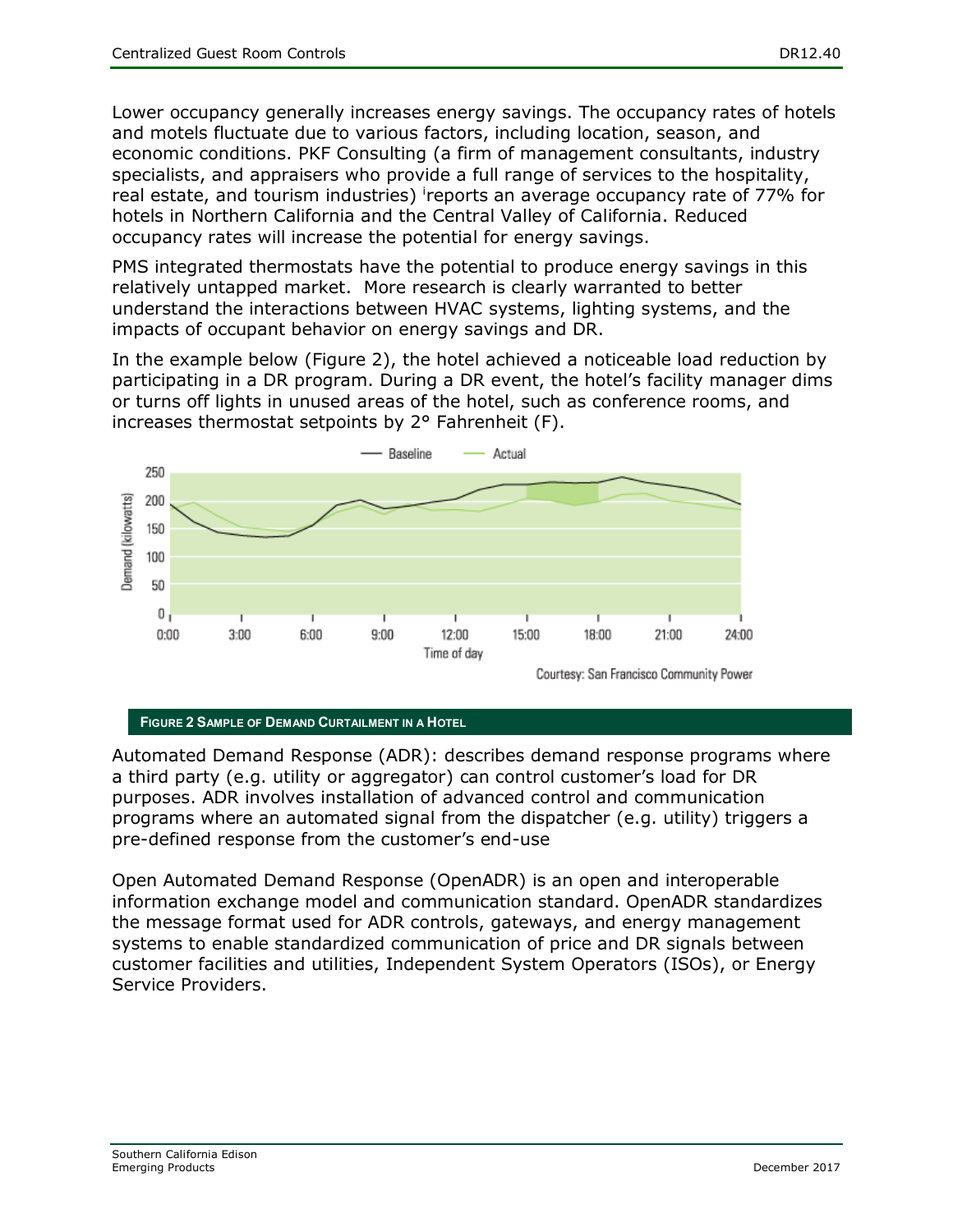# <span id="page-12-0"></span>**ASSESSMENT OBJECTIVES**

# <span id="page-12-1"></span>**TECHNOLOGY/PRODUCT EVALUATION**

### **TECHNOLOGICAL OVERVIEW**

The control products tested in this study are retrofit thermostat products that include occupancy sensing using a passive infrared sensor incorporated into the thermostat or mounted on the ceiling. All the systems studied also use a magnetic door position sensor that communicates wirelessly with the thermostat. When the system identifies that the door is opened, it will search for an occupant. Once the thermostat senses the occupant, it assumes the room remains occupied until door is opened again, at which time another search is conducted. When the system concludes the room is unoccupied it puts the HVAC system in an energy conserving mode.

While the room is occupied the guest has control over the thermostat and room temperature. This is accomplished differently by the two products tested. These products are also capable of networking to a front desk system and more complicated whole building control, including demand response, although these features were not tested in this study. In two rooms at one hotel, an occupancy sensing automatic off light switch was also installed.

The market entry of centralized guestroom controls integrated to the DDC may provide the mitigation of the risk hotel owners and managers believe are inherent in deep energy saving temperature adjustments. The system claims to deliver optimum energy savings without compromising guest comfort. When a room is occupied, the temperature selected by the guest is maintained in the systems memory. Once the room is unoccupied, the thermostat temperature is adjusted to energy saving setpoints.

The PMS/EMCS is continually performing calculations that evaluate how far each guest room's temperature can drift from the guest's preferred temperature setting to maximize energy savings. This type of hotel guest room control system may provide more opportunity for hotels to participate in DR programs since management can have confidence in a quick recovery time.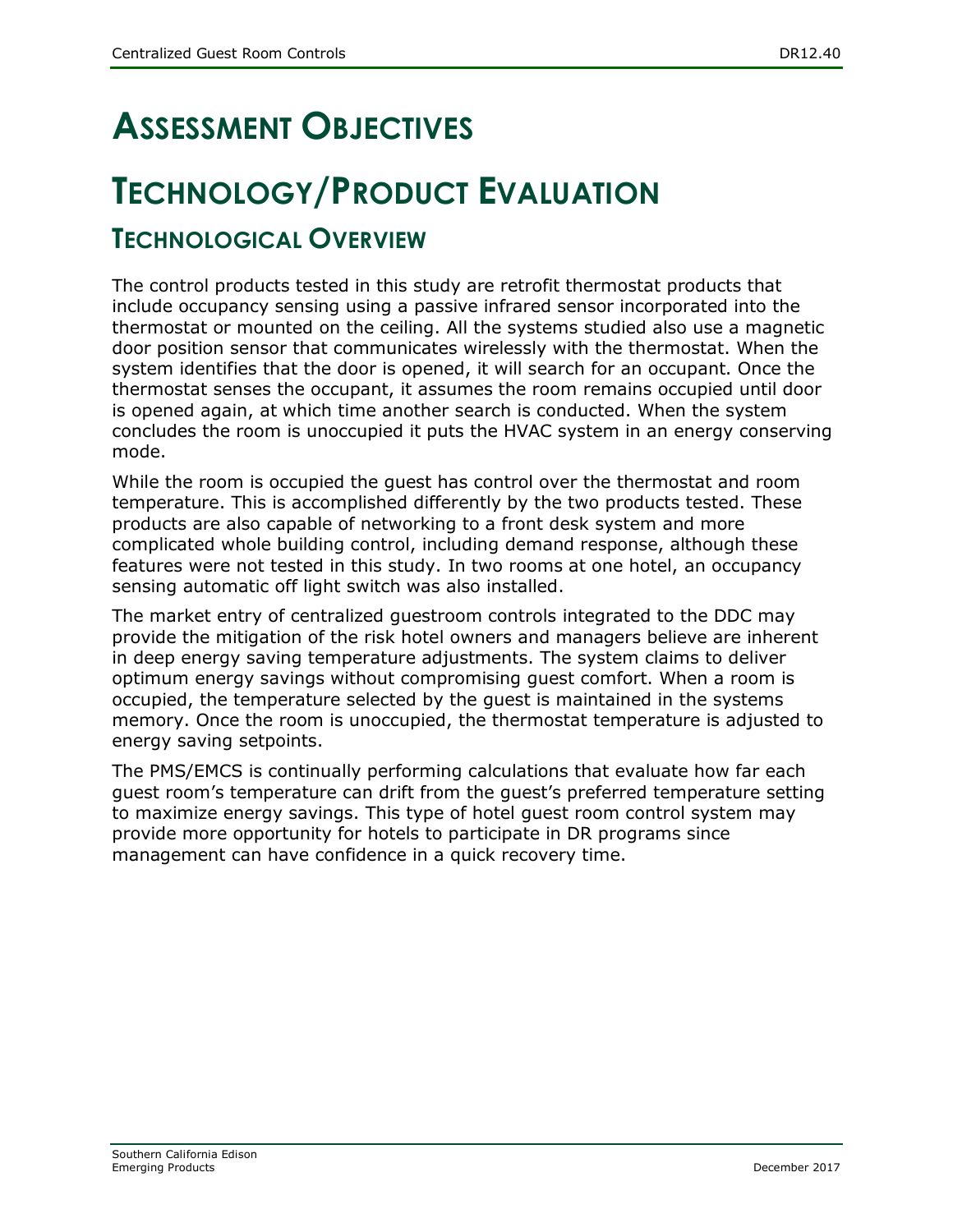# <span id="page-13-0"></span>**TECHNICAL APPROACH/TEST METHODOLOGY**

### <span id="page-13-1"></span>**FIELD TESTING OF TECHNOLOGY**

The following plan was designed to quantify energy savings between test guestroom and baseline guestrooms. The room and supply temperatures were measured and used along with unit power to determine the mode of operation (i.e. fan/cool/heat).

The power used during cooling periods for all guestroom HVAC units were plotted against outdoor air temperature to develop a linear fit between cooling power and outdoor air temperature. Cooling energy consumption was calculated using the same fit for all units along with the outdoor air temperature and cooling run time. The total cooling energy use data for each day was then grouped (by temperature bin) by average daily outdoor air temperature and compared between data groups (bins) to determine energy savings.

The groups of guestrooms were chosen to, as much as possible, be matching in room orientation and floor number. All guestrooms have a door switch that disables the air conditioning and heating when the door is open to an exterior. The occupancy sensor was disabled in the rooms for the baseline test so that the thermostats functioned like a manually controlled digital thermostat.

<span id="page-13-2"></span>Weather data was obtained from a local weather station.

#### **MONITORING PLAN**

#### Guestroom Energy Management System - Programmable Wireless DDC **Thermostats**

Monitoring equipment deployed to study energy use of the HVAC system in all guestrooms under study. The equipment used to discern occupancy through sensors, interior conditions (temperature/humidity), HVAC status and energy consumption of the HVAC system. The following general procedure to calculate energy use:

- 1. Energy use will be calculated only for the sample of rooms under study and not for the entire hotel. For the hotels with FCUs (which circulate hot and cold water to the individual rooms) typical central plant efficiency will be assumed based on available plant design specifications (if available); otherwise, nameplate data of equipment.
- 2. All data will be evaluated for inclusion in the data set. Additional data of the test systems will be excluded if the system failed during the study.
- 3. The energy use of baseline and test rooms will be aggregated into one data set for the two groups in each hotel. The rooms are assumed to be identical and data is assigned only to a group (baseline or test) and not a specific room number.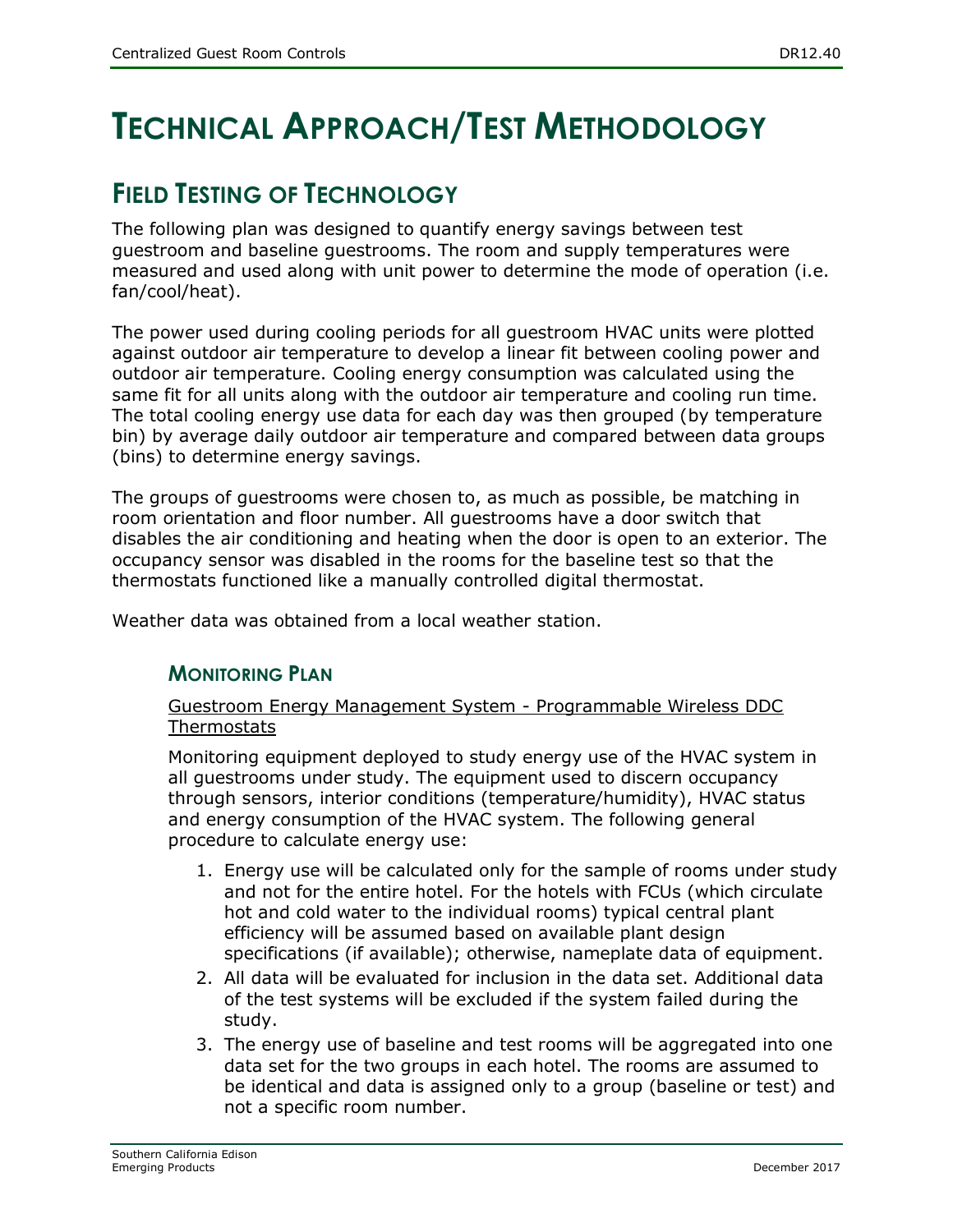- 4. Energy use per room day is calculated in cooling, heating, and fan modes.
- 5. Average occupancy over the study period and the percentage of energy used during occupied and unoccupied times will be determined.
- 6. The outside temperature dependence per room day of HVAC energy use in cooling, heating, and fan modes will be determined.
- 7. The energy use per room day will be used to the estimate annual energy use for a typical meteorological year in the climate zone for the hotel and additional climate zones.
- 8. Basis of testing is side by side comparison of multiple vendor controls installed in rooms directly adjacent to "control rooms" having the existing thermostats.
- 9. Install all required M&V and or metering devices to accurately measure room fan coil energy consumption;
- 10.Metering intent: measure the actual Btu consumed by the fan coils and the kWh used by the fan.
- 11.Base assumptions are; CT to measure fan energy
	- a. Supply and Return air temperature sensors.
		- b. Air velocity to be converted to CFM to determine heating or cooling load values.
- 12.Hotel and SCE engineer will pre- select "micro-climate" guestroom areas. (With differing sun and external loads)
- 13.Local climate data will be collected and stored concurrently with the actual test period
- 14.All multi-vendor testing should run concurrently to negate any weather based comparison issues.
- 15.Rooms selected should be of same type, view category etc. to ensure similar occupancy patterns.
- 16.Door contacts or lock interface may be included in test scope if documented in advance.
- 17.Property management interface and resulting rented, unrented, occupied and unoccupied set back controls may be included in test if documented and approved in advance.
- 18.Occupied, unoccupied state data will be provided by the host hotel, if requested in advance.
- 19.The Control data shall be obtained in an additional (adjacent) room with an existing /old stat
- 20.New thermostat programming must utilize the same occupied and unoccupied settings
- 21.Setbacks to be submitted to and approved by Hotel Operator
- 22.The same room occupancy data gathered in the HVAC study will be correlated to lighting use. Occupancy status in the bathroom will be unknown and not correlated to bathroom lighting use.

Monitoring equipment was also deployed to study lighting usage in one hotel. The fixtures monitored include lamps by the bedside, on the desk, in the entry area, in a separate sitting area, and the bathroom vanity.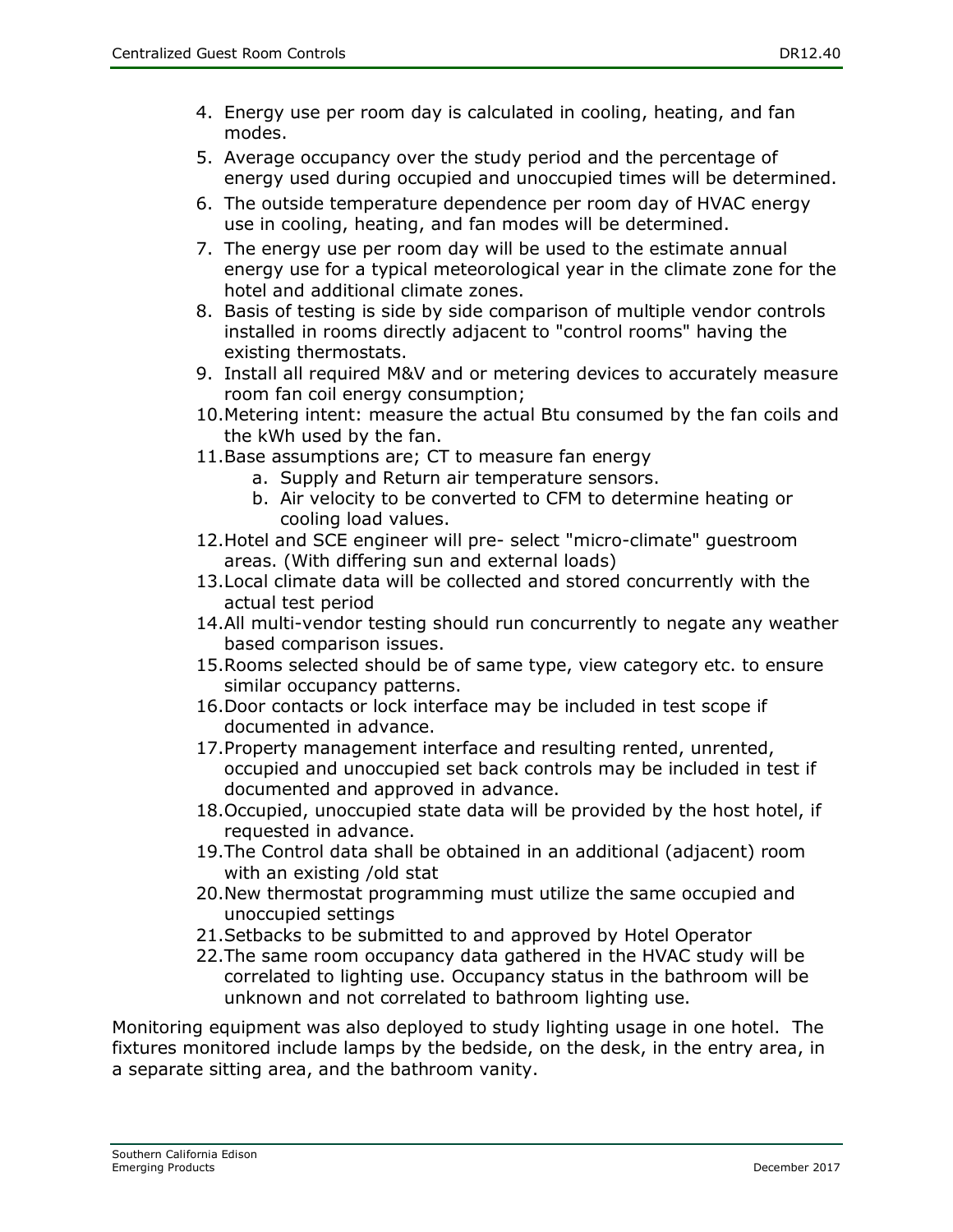<span id="page-15-0"></span>

| TABLE 1 TEST PROTOCOL (GENERAL PARAMETERS) |                       |                           |                                                                                                  |  |
|--------------------------------------------|-----------------------|---------------------------|--------------------------------------------------------------------------------------------------|--|
| Control<br><b>Status</b>                   | Room<br><b>Status</b> | Check-In<br><b>Status</b> | <b>Test Protocol</b>                                                                             |  |
| Normal                                     | Occupied              | Checked-In                | - Guest Controlled<br>- No setback<br>- Arrival setting of 72°F (default setpoint)               |  |
| Normal                                     | Unoccupied            | Checked-In                | - Maximum setback of 4°F not to exceed 76°F<br>- Guest Opt-In for time based setback of 4°F      |  |
| Normal                                     | Unoccupied            | Checked-Out               | - 12:00am to 12:00pm (night) set point up to 82°F<br>$-12:01$ pm to 11:59pm set point up to 78°F |  |
| Demand                                     | Occupied              | Checked-In                | - Cooling mode temperature 2°F above set point                                                   |  |
| Demand                                     | Unoccupied            | Checked-In                | - Cooling mode temperature 2°F to 4°F above set point                                            |  |
| Demand                                     | Unoccupied            | Checked-Out               | - Cooling mode set point of 82°F<br>- Check-In event arrival setting of 74°F                     |  |

*NOTES: Guest setting ranges will be limited: Cooling 68°F – 86°F, Heating 56°F – 74°F. Thermostat temperatures calibrated to match SCE measurement equipment. Ghosting will not be allowed - Thermostat will attempt to satisfy guest setting (or setback setting). Balcony door sensors will disable the thermostats while the door is open for more than 10 minutes.*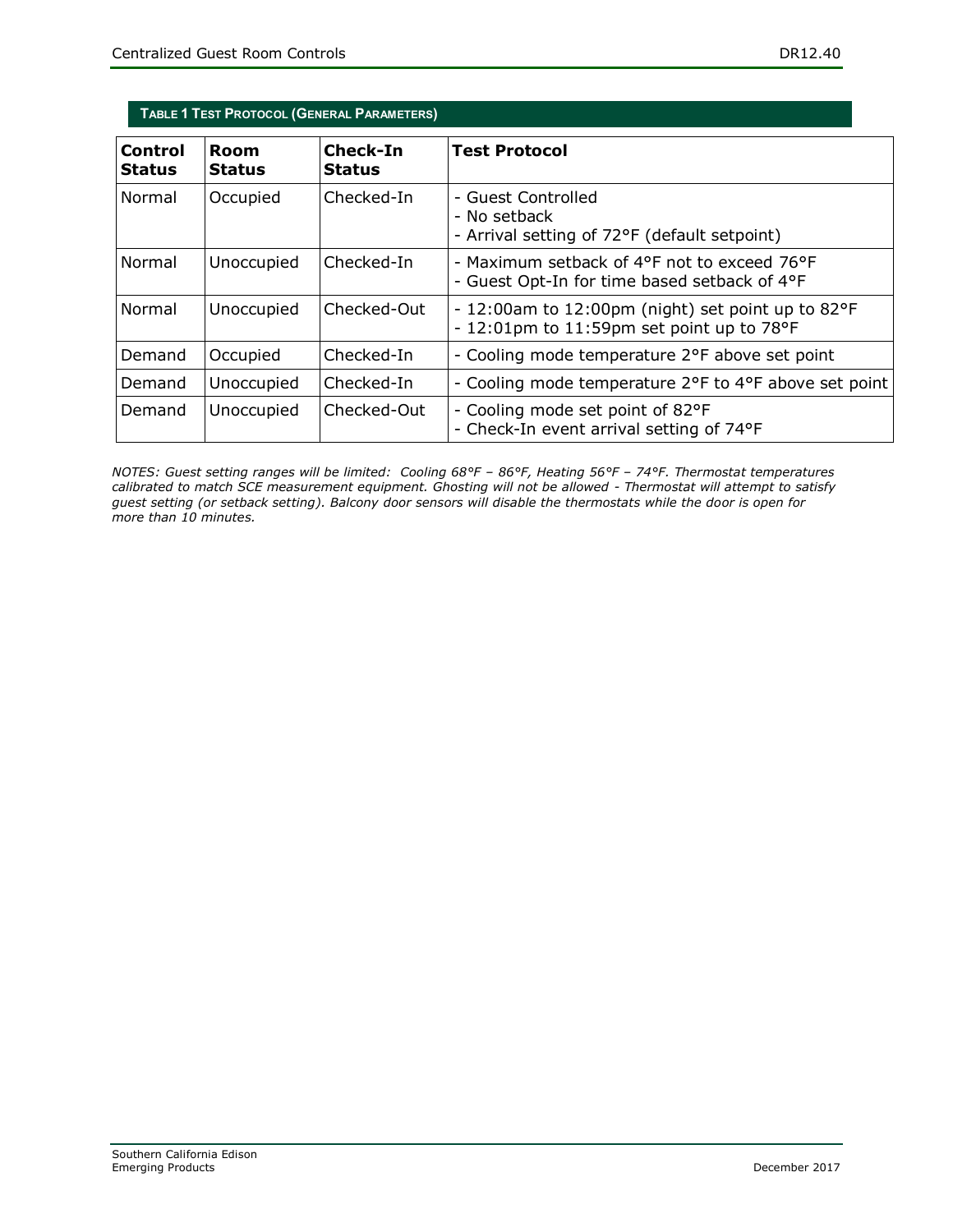# <span id="page-16-0"></span>**DISCUSSION**

The PMS/EMCS control setpoints are nominally the same during occupied hours, and the primary benefit occurs when the occupants are gone. Individual behavior tends to drive energy use in hotel guest rooms. In most cases, there was a relationship between energy use and temperature in the rooms with the centralized guestroom controls, showing that the impact of guest behavior during occupancy is minimized.

While the available data were limited, these technologies have the potential to produce energy savings in this relatively untapped market, and more research is clearly warranted to better understand the interactions between HVAC, lighting, and the impacts of occupant behavior on energy savings. The networking capabilities of these systems would facilitate such research, and enable more advanced optimization and demand response. Networked systems would also allow hotel management to identify equipment malfunctions quickly at the system level and assure that expected energy performance is being met.

The key challenges for demand response center around establishing reliable control strategies and market frameworks so that the demand response resource can be used optimally. One of the greatest challenges for demand response is the lack of experience, and the consequent need to employ extensive assumptions when modelling and evaluating this resource

Another technological obstacle is the development of standards and protocols so that all components of this complex system are harmonized, and efficient communication can be achieved across the system. The greatest remaining challenge for demand response is to develop accurate control and market frameworks to ensure that this diverse and geographically distributed resource can be optimized.

Information technology systems remains a major hurdle in networked control systems. In 2012 a disclosure of the security flaws found in one of the largest electronic door locking system provider's locks caught many hoteliers by surprise. Although this was a breach in the lock's firmware, the awareness heightened due to the breaches at major retailers and financial institutions. One obstacle during this evaluation was the reluctance of the hotel's IT department to allow for external integration into the PMS/EMCS systems fearing data breaches.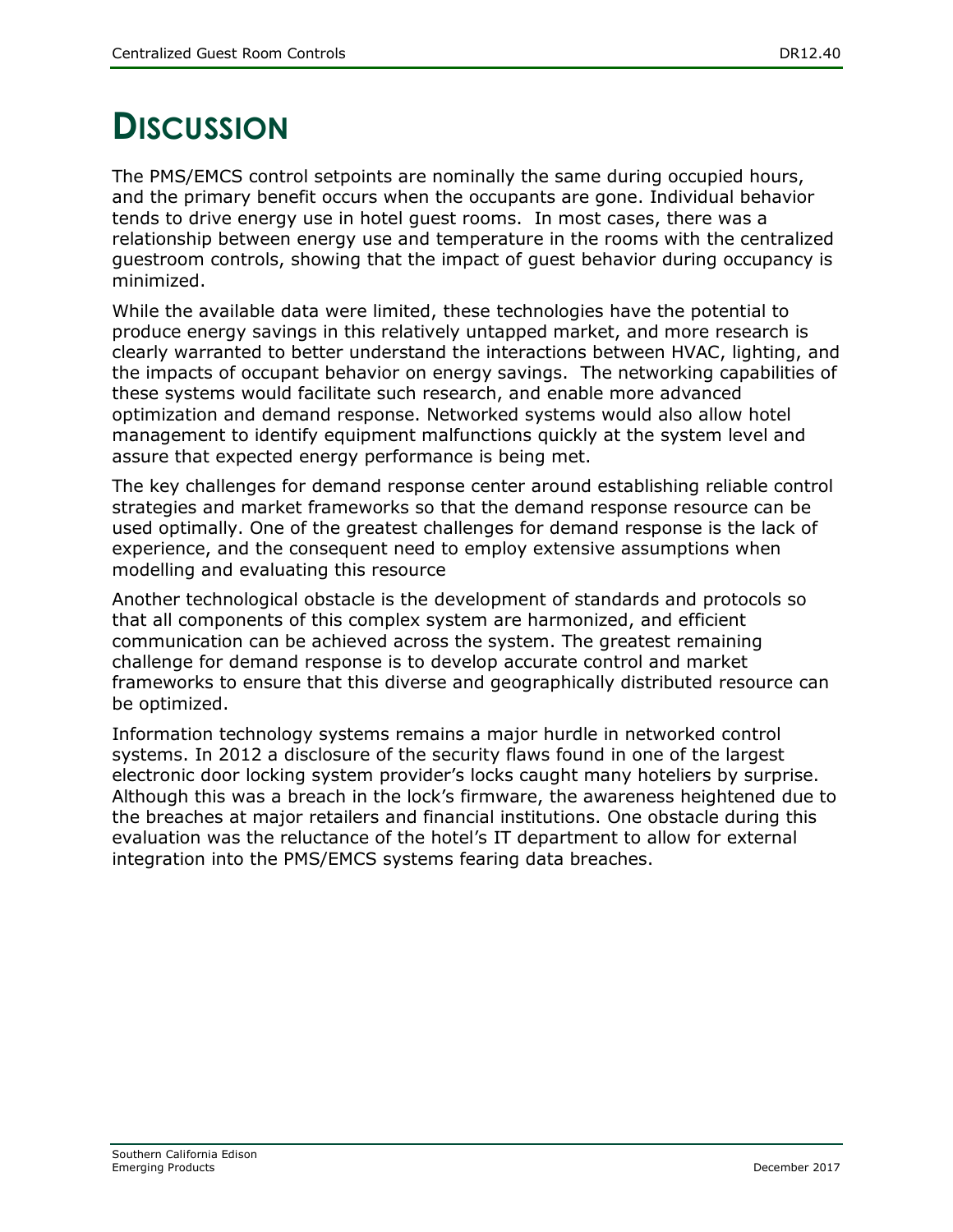# <span id="page-17-0"></span>**CONCLUSIONS**

This project provided clarification of the actual energy efficiency and DR potential of such a system. The project demonstrated that the climate zone and occupancy pattern of the hotel plays large role in energy savings and demand reduction. More importantly, the temperature range parameters allowed by hotel management drives the energy efficiency potential of the PMS/EMCS. Further, allowing customers to override load shed during a DR event impedes financial justification for the EMS.

Based upon the results of this assessment, it appears that the contribution of the centralized guest room controls integrated with the PMS/EMCS offers energy efficiency potential but not as significant as expected unless rooms go unsold longer than seventy-two hours. The real potential of the PMS/EMCS is the ability to shed load during peak demand periods and participate in the utility DR programs.

An effective DR strategy for hotels and motels are segmentation among business units to capture a greater portion of available potential. Unoccupied hotel rooms and ancillary areas are prime candidates, especially if controllable through a central energy management system. Many utility programs already capture savings from conference rooms or convention space and theaters as they are good targets for DR. Using a PMC/ECMS system, energy managers can coordinate with booking and event scheduling to pre-cool guest rooms in anticipation of use if a load reduction event is needed that day.

While the ability to shed the entire HVAC, load is attractive per kW reduced, there are inherent concerns as to the ability for the hospitality market to actual participate and contribute the load to be shed.

Many concerns for successful application of this technology center on:

- What percentage of air conditioners or fans will be running during the peak period or DR event?
	- $\circ$  If the unit is not running, credit cannot be taken for the power reduction.
- What percentage of rooms will get the signal from the PMS/EMCS?
	- o We found that some rooms lost connection during a DR event, and therefore did not receive the signal.
- Will guests override the signal?
	- $\circ$  Our monitoring was not interfered by guests. However, the ability to override exists and could negate any DR participation.

Additional Benefits:

 PMS/EMCS systems can include HVAC units that may be malfunctioning, alerting engineering resources to be deployed selectively and proactively while ensuring continuity of comfort. Predictive maintenance takes preventative maintenance one-step further by using sensor data to recognize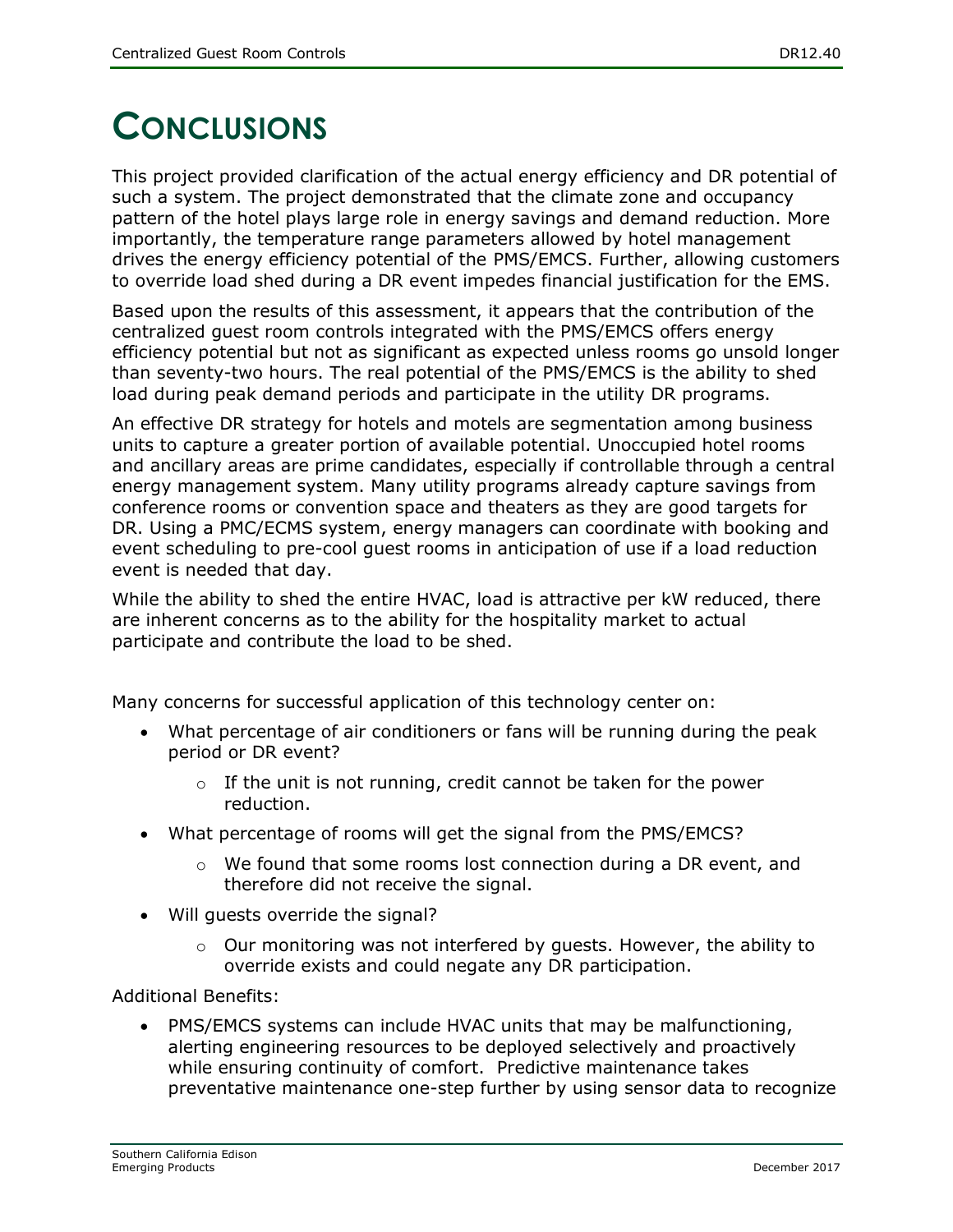hazardous trends and alert the appropriate maintenance personnel before the issue escalates.

- Facilitate logical demand-response capability by automatically balancing the load across a specified number of units.
- Communicate with Property Management Systems to integrate data points from the complete building infrastructure for total building control.
- Monitor system performance reports to track unusual occupancy statistics, and identify equipment that has declined in efficiency

PMS/EMCS systems promise improved programmability and control through a web portal, energy savings through better programming and remote access, and real-time and historical energy use data to facilitate better system management.

This project demonstrated that for a hotel that has a high occupancy rate, the technology costs are significant and may not warrant investment in centralized guestroom controls. If the hotel management is willing to allow for deeper setbacks when as soon as a room goes unsold, higher energy efficiency potential may be greater. In this project, hotel management did not allow for setbacks due to the increased recovery time and resulting in limited energy efficiency setbacks.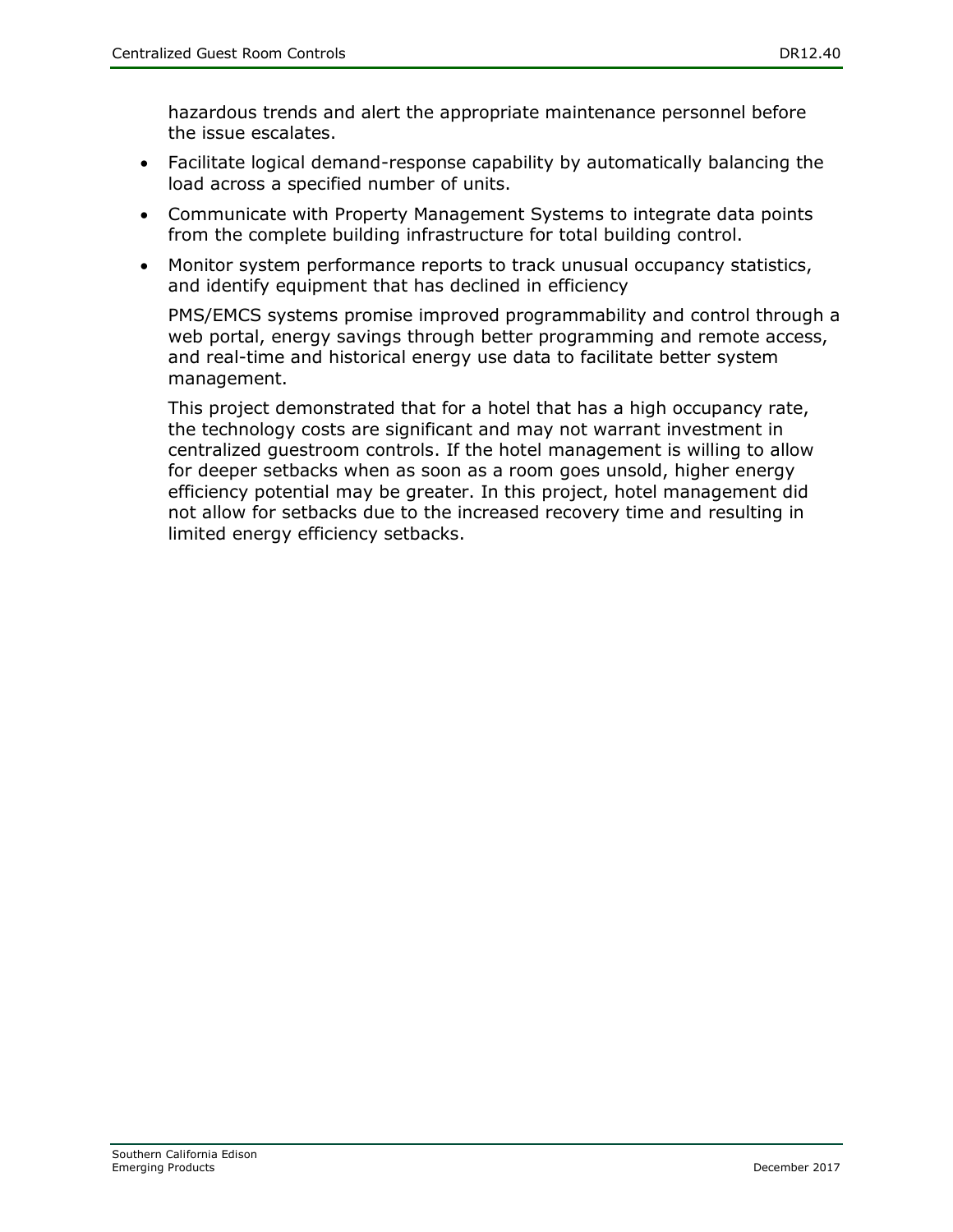## <span id="page-19-0"></span>**RECOMMENDATIONS**

In areas of the country where tourism is a significant portion of the local economy, hotels, resorts, and casinos often contribute to a large portion of the system load. Their participation in DR programs creates an opportunity for significant benefits in terms of alleviating capacity constraints and helping other facilities maintain operations. In this respect the PMS/ECMS systems offer the potential for substantial DR program and market impacts.

Although there is significant potential, few hotels are willing to implement these load flexing strategies due to concerns for their patrons' comfort if services are reduced. Future studies should attempt to develop strategies to assure hotel participants and operators that comfort is not significantly compromised, and that guests may willingly cooperate under emergency or extenuating circumstances. Future studies could link the PMC/ECMS system to real-time hourly pricing information from the utility to demonstrate opportunities to reduce load and overall energy use.

A significant barrier to future strategies for technology adoption is the lack vendors and system developers supporting open DR protocols. Ideally, the controls architecture or solutions for hotels and motels should be open, and standard. One such option for education and outreach is the advocacy that the OpenADR Alliance provides. The Open ADR alliance was formed to build on the foundation of technical activities to support the development, testing, and deployment of commercial open standards for DR programs. By participating in the OpenADR Alliance it enables all PMS/ECMS developers to participate in automated DR, dynamic pricing, and electricity grid reliability programs offered by utilities. OpenADR alliance members also provide stability and confidence in the product as robust cybersecurity is an important component of the OpenADR certification.

The study team encouraged the vendors to participate in the OpenADR alliance certification process, with one vendor completing the certification. The vendor stated significant resources were poured into this action and achieved the OpenADR2.0a certification, they did not pursue OpenADR2.0b certification as there was no business case to do so. The cost of certification along with internal resource constraints represented a challenge to encouraging enhancement of these systems for DR program participation. That will need to be addressed going forward.

Recommended actions in the future include:

- Utilities provide a framework of what a reasonable implementation would be so that future studies may be designed to fully investigate this technology. Increased financial benefits are a consideration to encourage both vendors to market their product for DR and for hotel operators to see a benefit from participating. Future tariffs and their effect on the hotel bottom line?
- Future studies should seek to study methods to improve equipment networking capabilities on network reliability and security to enhance acceptance of hotel owners to employ technology.